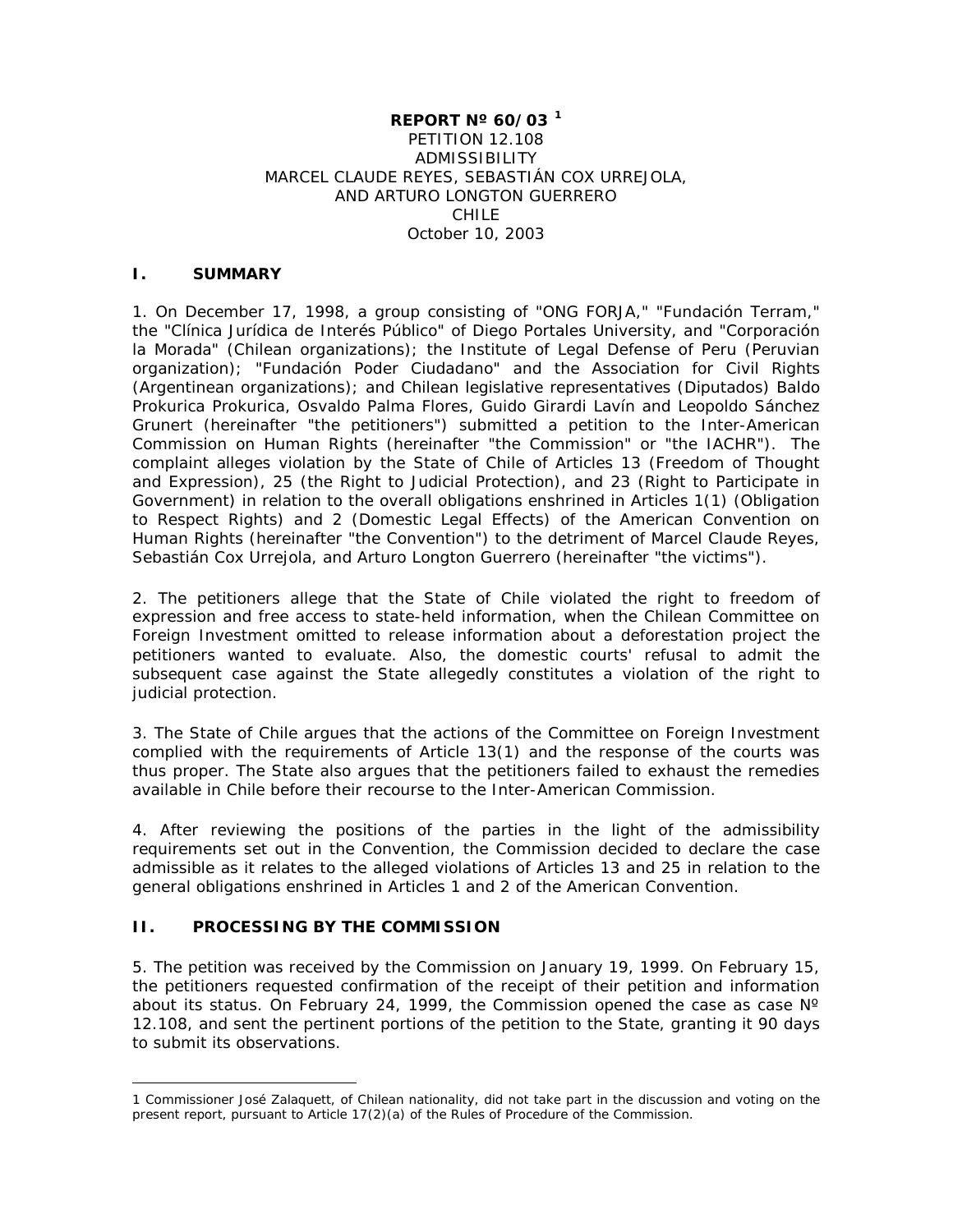6. On May 25, 1999, the State requested a 60-day extension, to enable it to obtain the data necessary to comply with the Commission's request.

7. On June 1, 1999 the petitioners requested information about the status of the case. The Commission replied on June 11, informing the petitioners that the petition had been sent to the State, and that they would be notified upon receipt of a reply. On June 14, the petitioners inquired whether the State had requested an extension.

8. On July 19, 1999, the State requested a 30-day extension, which was granted by the Commission in a letter sent on July 21.

9. On August 13, 1999, the State submitted its reply, arguing that the petition should be deemed inadmissible. The Commission acknowledged receipt on August 19. On the same date, the Commission sent the pertinent portions of the State's reply to the petitioners, granting them 30 days to submit observations.

10.On September 1, 1999, the Commission informed all parties that it would hold a hearing in the course of the 104<sup>th</sup> period of sessions. The hearing took place on October 4, 1999. During the hearing, Dr. Juan Pablo Olmedo and Dr. Ciro Colombara appeared on behalf of the petitioners. Dr. Alejandro Salinas appeared on behalf of the State of Chile. Both parties presented considerations on the merits of the case.

11. On February 4, 2000, the State submitted a copy of its response to the questionnaire on *Habeas Data* and Access to Information in the power of the State. This questionnaire had been issued to all OAS member States by the Office of the Special Rapporteur for Freedom of Expression, to gather information for its 2001 Annual Report. The Commission acknowledged receipt on February 22. On the same date, the Commission sent the pertinent portions of the State's submission to the petitioners, granting them 30 days to reply.

12. On February 22, 2000, petitioners submitted observations on the State submission that had been received on February 4. On March 6, the Commission acknowledged receipt and sent the pertinent portions of the petitioners' submission to the State, granting them 30 days to submit observations.

13. On June 21, 2000, the Commission received the State's reply to the petitioners' submission of February 22. The Commission acknowledged receipt on July 11. On the same date, the Commission sent the pertinent portions of the State's submission to the petitioners, granting them 30 days to submit observations.

14. On August 14, 2000, the petitioners requested a hearing with the Commission in its  $108<sup>th</sup>$  period of sessions, but the Commission replied on September 15 that this would not be possible due to the large number of hearings scheduled during that session.

15. On September 5, 2000, the Commission received the petitioners' response to the State's June 20 submission. On September 26, the Commission acknowledged receipt and transmitted the pertinent sections to the State, granting them 30 days to submit observations.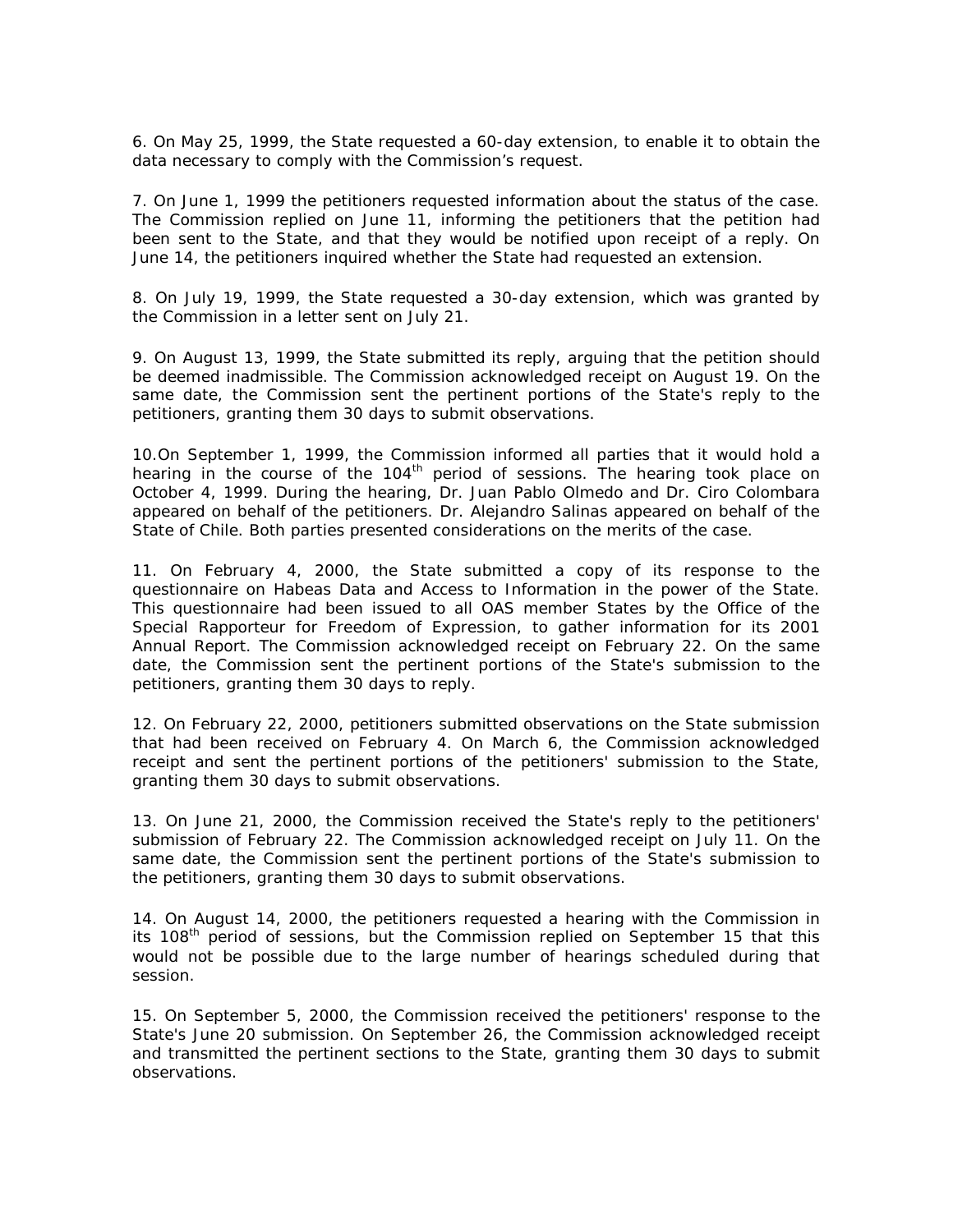16. On September 11, 2000, the petitioners submitted various documents in support of their arguments.

17. On October 30, 2000, the State requested an extension of 60 days to submit its answer to the petitioners' September 5 submission. The Commission replied on November 3, granting an extension of 30 days. The Commission informed the petitioners of this extension on the same day.

18. On December 27, 2000, the petitioners requested a hearing during the 110<sup>th</sup> period of sessions, but the Commission replied on February 2, 2001, that this would not be possible due to the large number of audiences scheduled during that session.

19. On January 29, 2001, the State submitted its observations on the petitioners' September 5 submission. On February 5, the Commission acknowledged receipt and transmitted the pertinent sections to the petitioners, granting them 30 days to submit observations.

20. On August 2, 2001, the petitioners submitted a response to the State's January 29 submission. On August 14, the Commission acknowledged receipt and transmitted the pertinent sections to the State, granting it one month to submit its observations.

21. On September 18, 2001, the Commission received a request for an extension from the State. The Commission replied on September 24 that the State should take whatever measures necessary to reply to the August 14 request as soon as possible.

22. On November 14, 2001, the petitioners inquired about the status of the case.

23. On January 16, 2002, the State submitted its reply to the observations of the petitioners from August 2, 2001. On January 28, 2002, the Commission acknowledged receipt and transmitted the pertinent sections to the petitioners.

24. By a communication received on August 6, 2002, the petitioners declined to reply to the State's most recent reply because they had previously responded to all of the State's arguments. On August 8, 2002, the petitioners contacted the Office of the Special Rapporteur for Freedom of Expression, noting that the original petition had been submitted on December 17, 1998, and that Commission had not declared the admissibility of the case.

### **III. POSITIONS OF THE PARTIES**

### **A. Position of the petitioners**

25. Marcel Claude Reyes and Sebastián Cox Urrejola are representatives of a nongovernmental organization called *Fundación Terram*, and Arturo Longton Guerrero is a legislative representative (*Diputado de la República*).

26. On May 6, 1998, *Fundación Terram* requested information from the Chilean Committee on Foreign Investment, which had approved a deforestation project known as "*Río Cóndor*," to be carried out by the company "Trillium Ltda"."*Fundación Terram*  wished to evaluate the commercial factors and also the environmental impact of this activity. This would allow it to pursue its mission of promoting the capacity of civil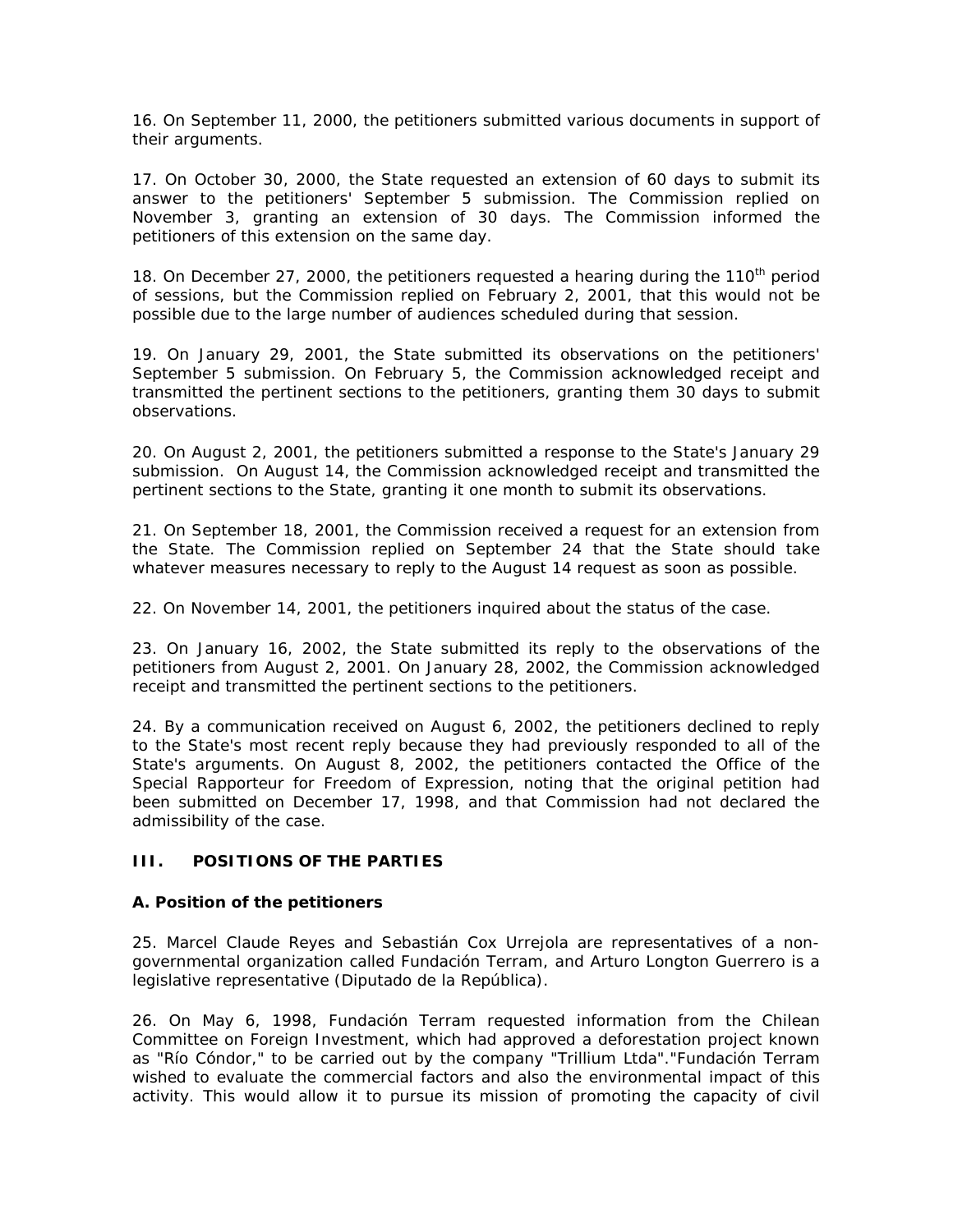society to respond to public decisions about investments related to the use of natural resources.

27. The Vice President of the Committee on Foreign Investment met with the petitioners on May 19, 1998 and later sent a fax to the president of *Fundación Terram*, Marcel Claude Reyes. The State claims that certain substantive information was delivered during these communications, while petitioners claim that the meeting was of a procedural nature and lacked substantive content. However, all parties agree that the government never answered certain questions that had been posed by petitioners (later asserting that the information should be considered confidential). The following requests for information are those that did not receive any response:

- Precedents that the Committee on Foreign Investment was aware of, in Chile and abroad, to assure the seriousness and legitimacy of the investors, and the agreements of said Committee in which they took those precedents as sufficient.

- Information that is under the power of the Committee and/or has been demanded from other public or private entities which refers to the control of the obligations that come with titles to foreign investment or the companies in which they participate, and whether the Committee has taken note of any infraction or crime.

-Information about whether the Executive Vice-President of this Committee has exercised the authority granted by Article 15a of the D.L. 600, by requesting, from all of the Services or businesses from the public and private sector, the reports and precedents required for the completion of the goals of the Committee. In the event that he did, put this information at the disposition of this Foundation.

28 The petitioners sent letters reiterating their request to the Committee on June 3 and July 2. On July 27, 1998, the three victims presented a *recurso de protección* (an ordinary Constitutional remedy to address State violations of certain human rights) before the Santiago Appeals Court. The petitioners claimed that the State had violated the victims' right to freedom of expression and access to state-held information guaranteed by Article 19,  $N^{\circ}$  12 of the Chilean Constitution, in relation to Article 5,  $N^{\circ}$ 2 of the Chilean Constitution; Article 13(1) of the American Convention; and Article 19(2) of the International Covenant on Civil and Political Rights. On July 29, the Court declared this action inadmissible due to a lack of foundation (*manifiesta falta de fundamento*).

29. On July 31, 1998, the petitioners presented a *recurso de reposición*, which is an ordinary action under the Civil Procedure Code, to obtain the reversal or modification of a tribunal's decision. On August 6, the Court declared that it would not grant the requested reposition (*la Corte "no dio lugar a la reposición solicitada"*).

30. On July 31, 1998, the petitioners also presented a *recurso de queja* before the Supreme Court. This is an extraordinary remedy to correct grave abuses committed via jurisdictional resolutions, and it was declared inadmissible on August 18.

### **1. Arguments regarding the characterization of a violation**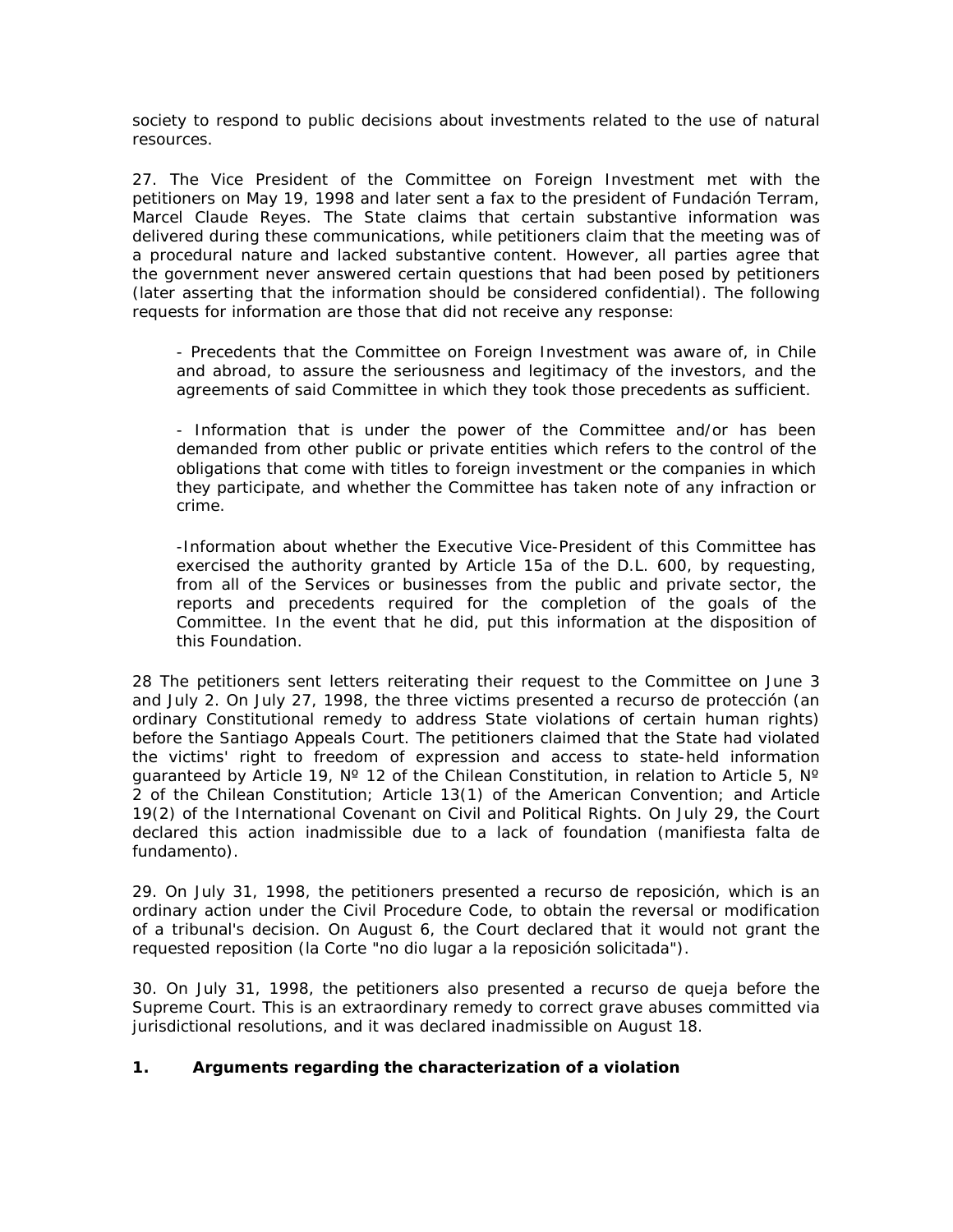31. Petitioners argue that Article 13 of the American Convention on Human Rights includes the right to seek information, which imposes a positive obligation on States to ensure access to information, and particularly state-held information. To support this interpretation, petitioners refer to the "Recommendation on Access to Government Files and Documents"  $2^2$  $2^2$  published by the Inter-American Commission on Human Rights in 1998 as well as subsequent publications by the Office of the Special Rapporteur for Freedom of Expression.<sup>[3](#page-4-1)</sup> They claim that the decision of the Santiago Appeals Court to declare the victims' *recurso de protección* inadmissible was a violation of the right to access to information protected by the American Convention. In addition, petitioners argue that the decision also characterizes a failure of the domestic judicial system to protect a fundamental right and thus a violation of Article 25 of the American Convention.

32. In submissions to the IACHR, the State argued that the information in question should be considered confidential or classified, but the petitioners refute this assertion. The petitioners cite the 1999 Annual Report of the Office of the Special Rapporteur for Freedom of Expression which states that requests for state-held information should only be denied when three conditions are met: the information must relate to a legitimate aim listed in the law; disclosure must threaten to cause substantial harm to that aim; and the harm to the aim must be greater than the public interest in having the information.<sup>[4](#page-4-2)</sup> The petitioners note that the government of Chile has not made an express legal authorization to classify such material, and the confidentiality was never justified in terms of the exceptions set forth in the American Convention.

33. Also, petitioners maintain that deforestation of a native forest can affect the enjoyment of other fundamental human rights. Thus, the legitimacy and seriousness of investors constitutes a legitimate public interest that justifies direct citizen participation in its management. Petitioners note that the right to participate in government is recognized in Article 23 of the American Convention.

### **2. Arguments regarding exhaustion of domestic remedies**

34. The petitioners claim that the definition of domestic remedies extends only to judicial remedies, and does not include the legislative and administrative remedies outlined by the State. The jurisprudence of the Inter-American Court has interpreted Article 46(1) of the American Convention of Human Rights as follows: "The rule of prior exhaustion of domestic remedies under the international law of human rights has certain implications that are present in the Convention. Under the Convention, States Parties have an obligation to provide effective judicial remedies to victims of human rights violations" (emphasis added).<sup>[5](#page-4-3)</sup>

35. However, the petitioners further argue that even given the broadest possible understanding of "domestic remedies," they cannot be held responsible for failing to utilize the measures suggested by the State: the legislative *recurso de fiscalización* or the administrative *recurso de reposición*.

**.** 

<span id="page-4-0"></span><sup>2</sup> IACHR, Annual Report 1998. Chapter 7, para. 20.

<span id="page-4-1"></span><sup>3</sup> See, e.g., IACHR, Annual Report 1999. Volume III. Report of the Office of the Special Rapporteur for Freedom of Expression, OEA/Ser.L/V/II.106, page 25.

<span id="page-4-2"></span><sup>4</sup> "The Public's Right to Know. Principles on Freedom of Information Legislation." Article XIX. IAHCR, Annual Report 1999, Volume III, Report of the Office of the Special Rapporteur for Freedom of Expression, OEA/Ser.L/V/II.106.

<span id="page-4-3"></span><sup>5</sup> IACtHR, *Velásquez Rodríguez Case*, Judgment of July 29, 1998, para. 62.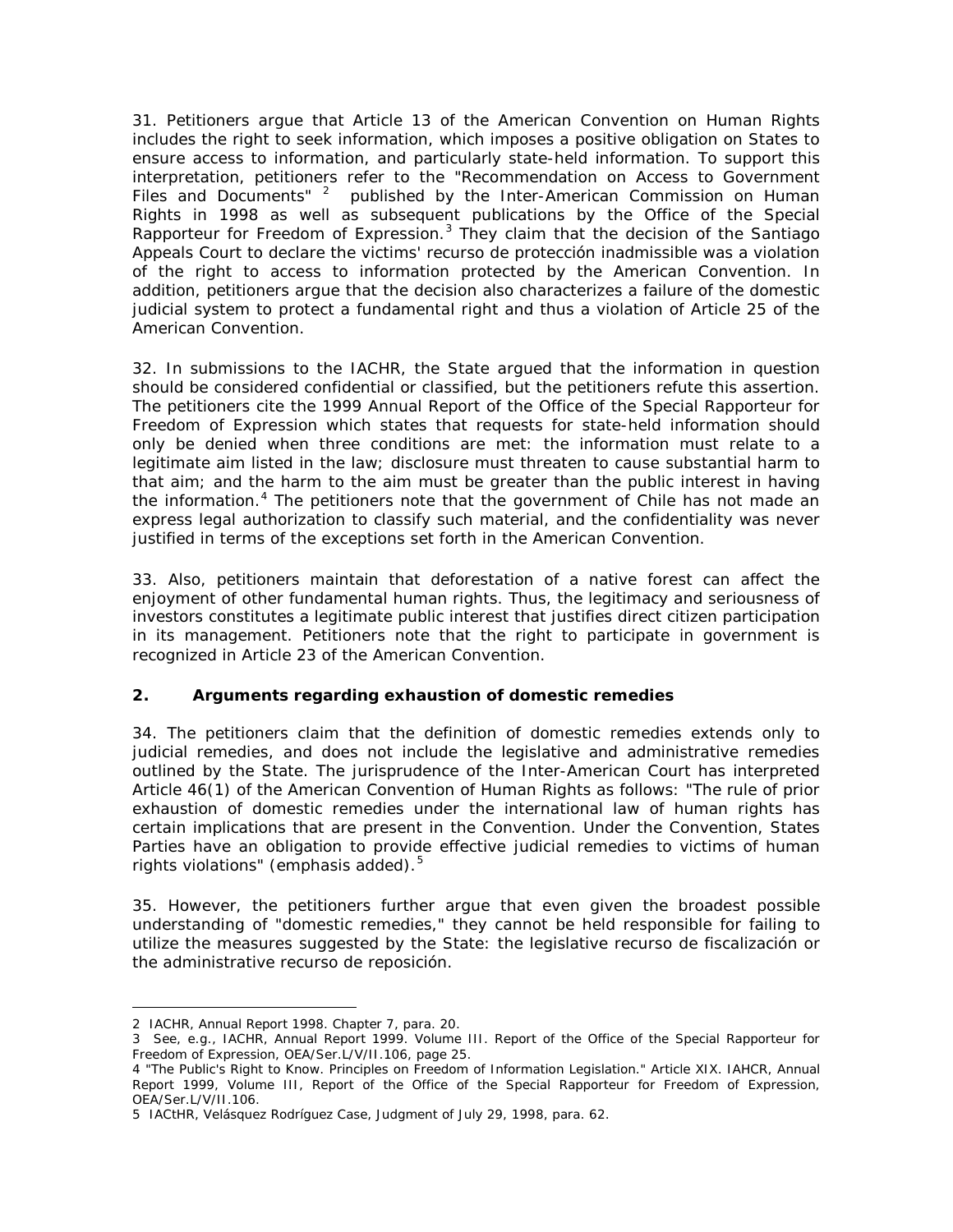36. The legislative measure of *recurso de fiscalización* is only open to representatives in the Chilean *Cámara de Diputados*. Petitioners consider that the fact that one of the victims was a representative does not make him responsible for seeking the remedy. Petitioners argue that they all appear before the inter-American system as human beings, and their other activities do not impose further obligations with respect to exhaustion of domestic remedies.

37. The administrative measure of *recurso de reposición* is established in Article 9 of Chilean Law Nº 18.575, which says: "Administrative acts may be challenged through the means established by law. A *reposición* may be filed before the same entity that carried out the challenged act and when necessary, it may be appealed before the corresponding higher authority, without prejudice to other procedures that may exist." ("*Los actos administrativos serán impugnables mediante los recursos que establezca la ley. Se podrá siempre interponer el de reposición ante el mismo órgano del que hubiere emanado el acto respectivo y, cuando proceda, el recurso jerárquico, ante el superior correspondiente, sin perjuicio de las acciones jurisdiccionales a que haya lugar"*) (emphasis added).First, the petitioners argue that in this case, there was no administrative resolution at all, since the State never refused to respond or justified its omission. Thus, a remedy that requires an "administrative act" was a juridical impossibility. The petitioners also note that Chilean courts do not themselves require the *recurso de reposición administrativa* as a prerequisite to exercise judicial actions or to make final decisions in the courts of law. Finally, petitioners explain that this remedy requires only a request in writing that is presented in respectful terms, and the letters sent on June 3 and July 2, 1998 were themselves presented in formal and respectful terms, thus fulfilling the only requirements for the *recurso de reposición administrativa*.

# **B. Position of the State**

### **1. Arguments regarding the characterization of a violation**

38. The State argues that the Vice-President of the Committee on Foreign Investment complied with his obligations under Article 13 by providing some of the information requested by petitioners. The three requests that were not granted should be seen as confidential, according to the State, because they are related to characteristics of the Committee itself and its manner of exercising its private functions.The State also considers that the requests indicate a suspicion of negligence on the part of the Committee. It argues that any attempt at oversight (*fiscalización*) of government functions should be performed by the *Cámara de Diputados*, which is empowered to perform a *recurso de fiscalización* under the Chilean Constitution.

39. In the State's view, the requested information must be considered confidential because "reservation of information in this type of company constitutes a cornerstone of constitutional economic guarantees and Chilean foreign investment policy." ("*la debida reserva en este tipo de empresas constituye una de las piezas angulares en materia de garantías constitucionales económicas y de la política chilena de inversión extranjera*.") The State argues that the release of said information would constitute arbitrary discrimination against the investors. Finally, the State considers that as a private organization without express legal faculties, *Fundación Terram* has no right to confidential information.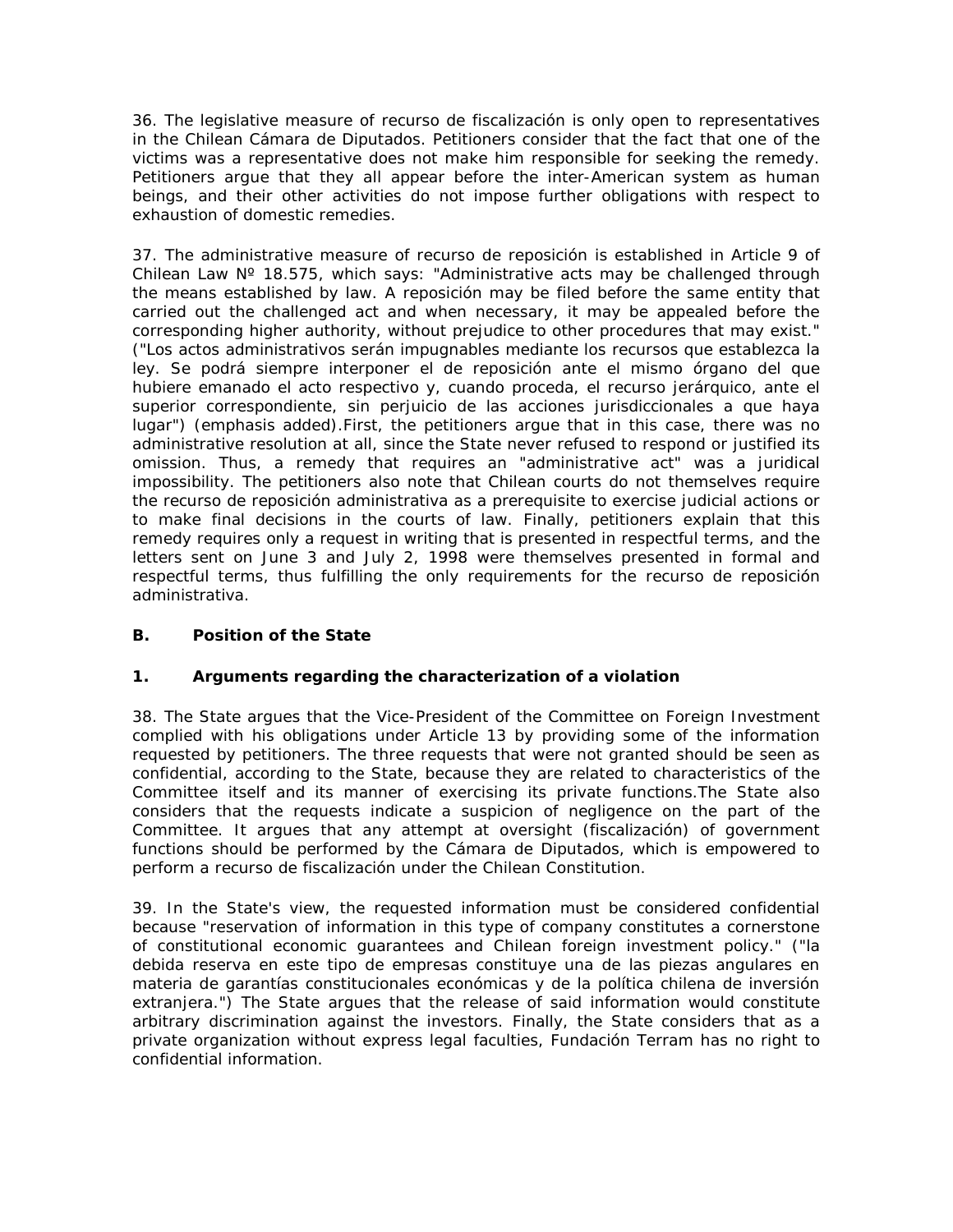40. The State also notes that because the judicial remedies pursued by petitioners were declared inadmissible, the Committee on Foreign Investment was never made aware of them.

41.With respect to the petitioners' argument about the violation of the Right to Participate in Government protected in Article 23 of the American Convention, the State notes that this article protects the right to "take part in the conduct of public affairs, directly **or** through freely chosen representatives" (emphasis added).

## **2. Arguments regarding exhaustion of domestic remedies**

42. The State argues that the definition of "remedies" is broad enough to include remedies that are legislative or administrative in addition to judicial.Thus, the State argues that the victims should have attempted to utilize the *recurso de fiscalización*. This is a legislative remedy whereby any representative in Chile's *Cámara de Diputados* may request background information from the government ("*solicitar antecedentes al gobierno*"), with a vote of one third of the members present in the *Cámara*. The government maintains that this measure was possible in this case because one of the petitioners is a representative in the *Cámara de Diputados*. The State also lists statements by the petitioners that appeared in the press, reporting that they were planning to request the initiation of a *recurso de fiscalización* before seeking a remedy in the courts.

43. The State also claims that there were administrative remedies open to the petitioners. Specifically, the State argues that the *recurso de reposición administrativa*  established by Article 9 of Chilean Law N° 18.575 was never utilized.

# **IV. ANALYSIS OF THE ISSUE OF ADMISSIBILITY**

# **A. Competence of the Commission**

44. The petitioners have *locus standi* to submit petitions to the IACHR, in accordance with Article 44 of the Convention. The petitions identify as purported victims individual persons, whose rights under the Convention Chile is committed to respect and ensure. The Commission notes that Chile is a State party to the American Convention, having ratified it on August 21, 1990. The Commission therefore has competence *ratione personae* to study the petition. The Commission has competence *ratione loci* to take cognizance of this petition since it alleges violations of rights guaranteed by the American Convention that purportedly occurred in the territory of a State party.

45. The Commission has competence *ratione temporis*, since the events alleged in the petition took place at a time when the duty to respect and ensure the rights enshrined in the Convention was in force for the State.

46. Finally, the Commission has competence *ratione materiae*, since the petition alleges violations of human rights protected by the American Convention.

### **B. Exhaustion of domestic remedies**

47. Article 46(1)(a) of the American Convention states: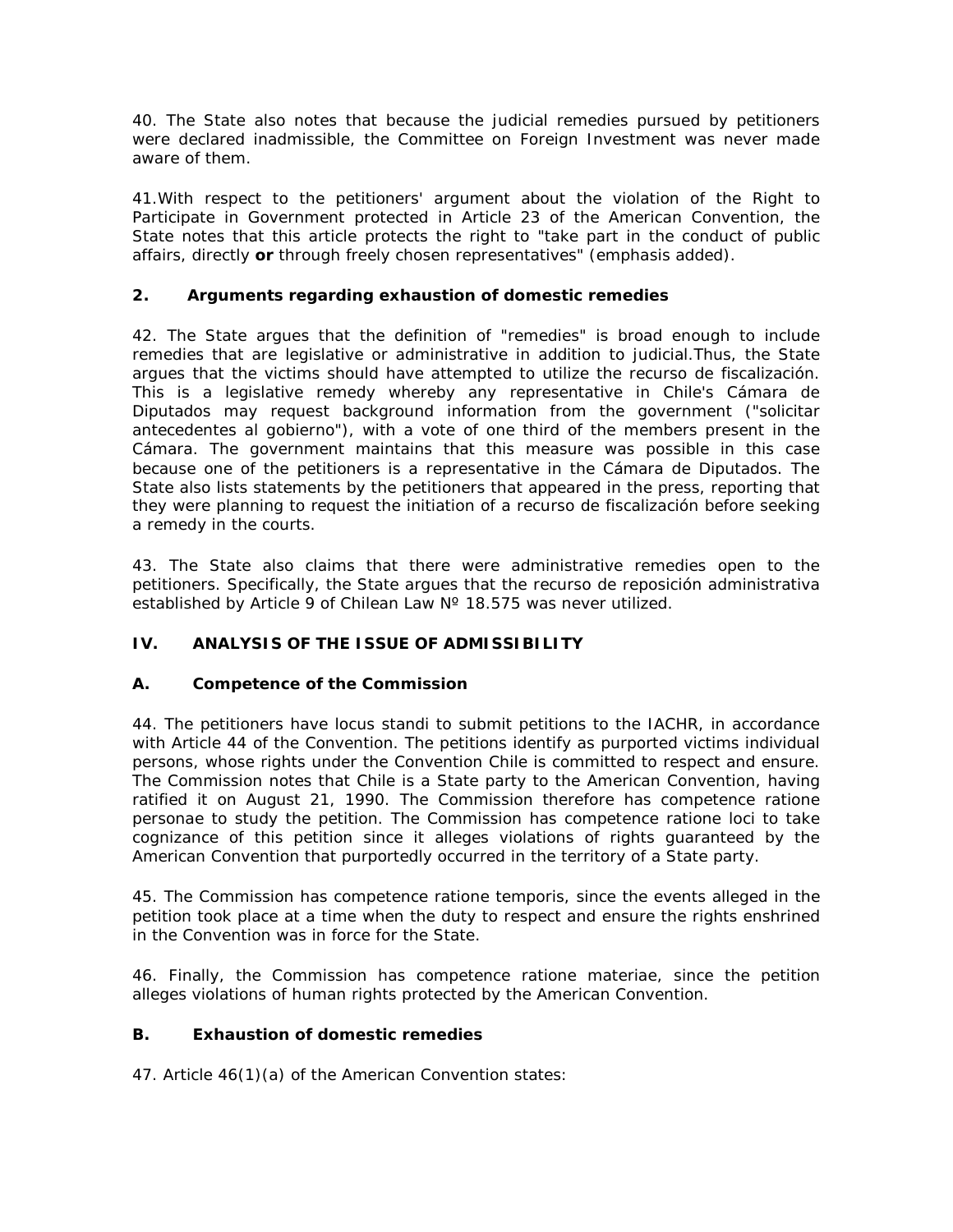1.Admission by the Commission of a petition or communication lodged in accordance with Articles 44 or 45 shall be subject to the following requirements:

a.that the remedies under domestic law have been pursued and exhausted in accordance with generally recognized principles of international law[.]

47. The Commission and the Court have repeatedly insisted on their "reinforcing and complementary"  $\delta$  status within the inter-American system of protection of human rights.<sup>[7](#page-7-1)</sup> This status is reflected in Article  $46(1)(a)$  of the Convention, which permits States parties to decide cases within their own legal framework, before there is need for recourse to an international proceeding.

48.In the instant case, the petitioners allege that to find a remedy for the purported violations of constitutional rights they have taken adequate action before the courts of domestic jurisdiction provided by Chilean law. They assert, nevertheless, that these actions have not been sufficient to ensure the rights purportedly violated by the State.

49. The petitioners allege that domestic remedies were exhausted by the Supreme Court's August 18, 1998 decision to declare their *recurso de queja* inadmissible. The State argues that there were legislative and administrative remedies available to the petitioners.

50. The Commission notes that the State claiming non-exhaustion has an obligation to prove that domestic remedies remain to be exhausted and that such remedies are adequate and effective.<sup>[8](#page-7-2)</sup> "Adequate domestic remedies are those which are suitable to address an infringement of a legal right."<sup>[9](#page-7-3)</sup> "Effectiveness" refers to the capability of a particular remedy to produce the result for which it was designed.<sup>[10](#page-7-4)</sup>

51. With respect to the legislative remedy proposed by the State, the Commission finds that a legislative remedy can never be an effective remedy because it is not available to all persons, nor are there guarantees that it will be impartially applied, a requirement for "effectiveness." With respect to the administrative remedy argued by the State, the Commission finds that it is not an adequate or effective remedy in this case. The administrative norm referred to does not specifically protect the right to access to information and does not set forth any guidelines for the protection of this right. Moreover, the petitioners have previously essentially complied with the terms of the statute, having written a letter to the agency in question, and were denied access to the information requested. Given these facts, the Commission concludes that the administrative *recurso de reposición* does not constitute an adequate and effective remedy and that the petitioners need not exhaust it.

52.Consequently, without prejudice to the merits of the case, the Commission considers that the requirements of Article  $46(1)(a)$  of the Convention have been met.

### **C. Deadline for submission of the petition to the IACHR**

<span id="page-7-4"></span><span id="page-7-3"></span>9 *Id*. at 64.

**.** 

<span id="page-7-0"></span><sup>6</sup> American Convention on Human Rights, Preamble, para. 2.

<span id="page-7-1"></span><sup>7</sup> See eg, IACt.HR, *Velásquez Rodriguez Case* (Honduras), Series C Nº 4, Judgment of July 29, 1988, para. 61; IACHR, Resolution Nº 15/89, Case 10.208 (Dominican Republic), April 14, 1989, Conclusions, para. 5.

<span id="page-7-2"></span><sup>8</sup> See IACt.HR, *Velásquez Rodriguez Case*, *supra*, paras. 59 & 63.

<sup>10</sup> *Id* at 66.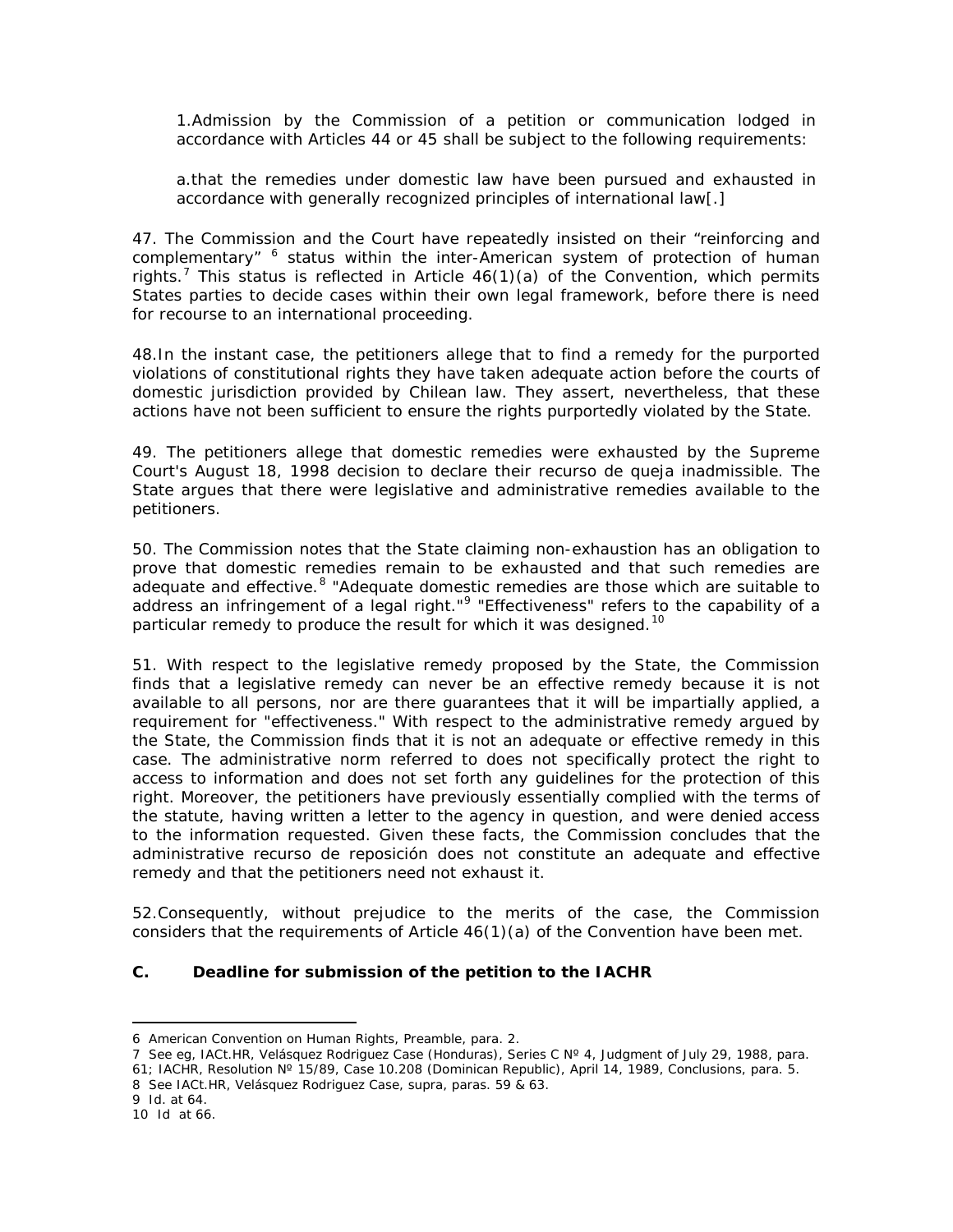53. Article 46(1)(b) of the American Convention stipulates that admission of a petition requires "that the petition or communication is lodged within a period of six months from the date on which the party alleging violation of his rights was notified of the final judgment".

54.The instant petition was lodged with the IACHR on January 19, 1999, five months after the Supreme Court's decision rejecting the *recurso de queja* filed by the petitioner on July 31, 1998. Therefore, the petition meets the requirements with regard to timeliness established in Article 46(1)(b)of the Convention.

## **D. Duplication of proceedings**

55. Article 46(1)(c) of the Convention provides that admissibility of a petition by the Commission requires that the subject of the petition or communication is not pending in another international proceeding for settlement. Article 47(d) of the Convention also stipulates that the Commission shall declare inadmissible any petition that is substantially the same as one previously studied by the Commission or by another international organization.

56.From the statements of the parties and the documents in the file, it does not appear that the petition is pending in any other international proceeding or forum, or that it is substantially the same as any previously studied by the Commission or by another international organization.The Commission therefore considers that in the instant case the requirements for admissibility in Articles 46(1)(c) and 47(d) of the Convention have been met.

## **E. Nature of the facts alleged**

57. For purposes of admissibility, the IACHR has to determine whether the facts stated in the petition tend to establish a violation of rights set forth in the American Convention, as required under Article 47(b), or whether the petition must be dismissed as "manifestly groundless" or "obviously out of order" under Article 47(c).

58. The standard by which to assess these extremes is different from the one needed to decide the merits of a petition. The IACHR must do a *prima facie* evaluation, not to establish the existence of a violation but rather to examine whether the petition states facts that tend to establish a potential or apparent violation of a right guaranteed by the Convention. That examination is a summary analysis that does not imply any prejudgment or advance opinion on the merits of the petition. By establishing two clearly separate phases -one for admissibility and the other for the merits- the Commission's own Rules of Procedure reflect the distinction between the evaluation the Commission must make to declare a petition admissible, and the evaluation required to establish a violation.

59. With regard to the rights protected under Article 13, petitioners allege that the Committee on Foreign Investment failed to provide an adequate response to a legitimate request for access to state-held information, withholding information that was wrongly deemed "confidential." The State claims that it has complied with its obligation to provide access to state-held information by answering some of the petitioners' requests and that the remaining requests were not answered because the State legitimately considered the information to be confidential in nature. Article 13 includes the right to "seek, receive and impart information." In this case, the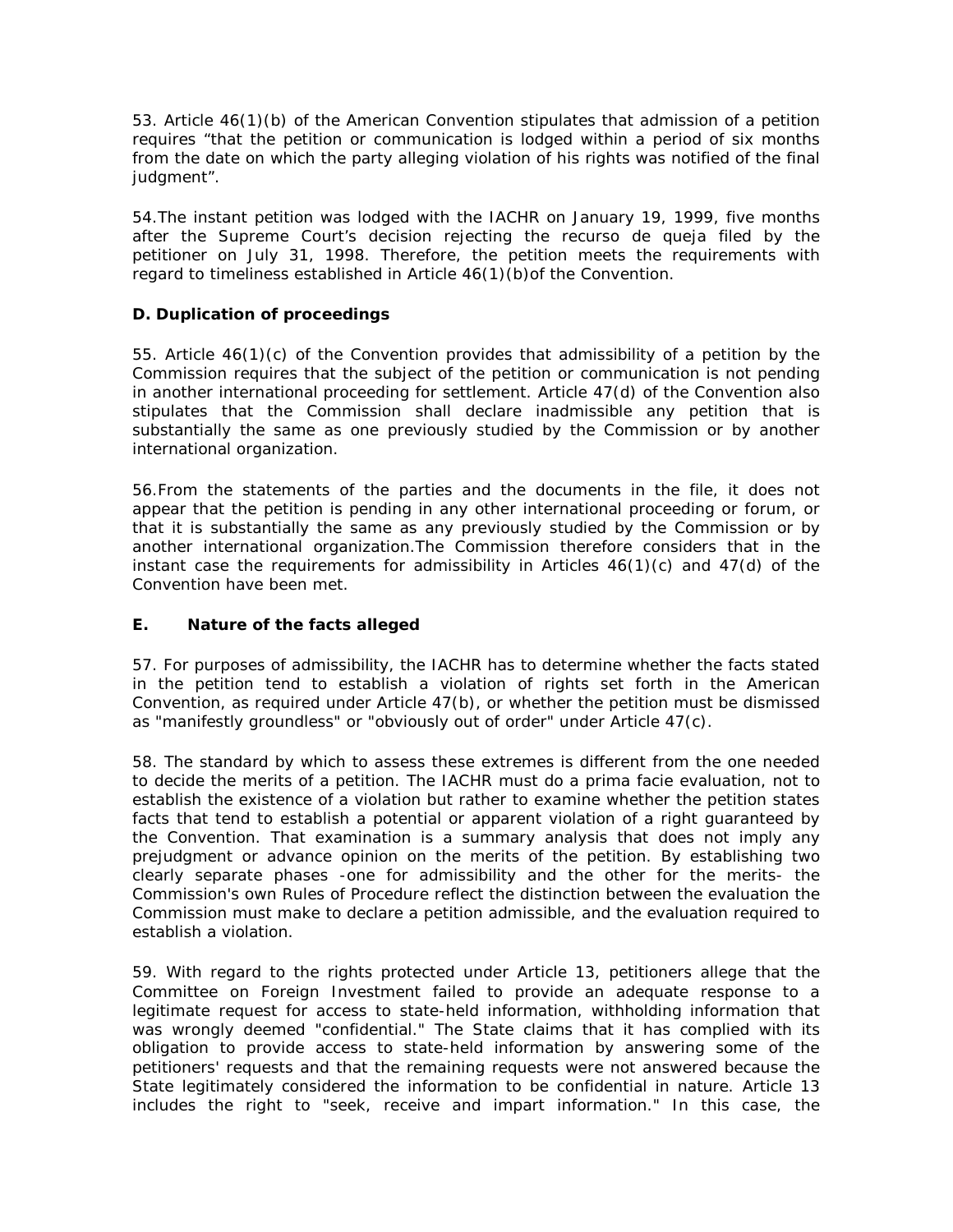Commission must determine to what extent the right to "seek and receive" information imposes a positive obligation on the government to provide information to members of the public. While this is a question that must be resolved in the merits phase of the case, the Commission considers that the arguments made by both parties show that the petition is not "manifestly groundless," nor is it "obviously out of order." The Commission considers that, *prima facie*, the petitioners have met the tests stipulated in Article 47(b) and (c) with respect to Article 13.

60. The petitioners allege a violation of Article 25 of the Convention based on the fact that the Santiago Appeals Court declared their *recurso de protección* inadmissible for lack of foundation. Under Article 25 of the American Convention, the Chilean State has the obligation to provide an effective judicial remedy against violations of the fundamental rights contained in the Convention. The Inter-American Court of Human Rights refers to this article when it finds: "Those principles refer not only to the formal existence of such remedies, but also to their adequacy and effectiveness." $11$ [11] The petitioners' allegation that the dismissal of the *recurso de protección* for lack of foundation amounts to a failure to provide an effective judicial remedy for the denial of a fundamental right protected by the Convention, namely the right to access to public information, calls for an examination on the merits.

61. With respect to the alleged violation of Article 23, the petitioners argue that the information requested, regarding the approval by the Chilean Committee on Foreign Investment of a deforestation project to be carried out by a private corporation, related to activities of such fundamental public interest as to require direct citizen participation in their oversight. Article 23 refers to the right to participate in government either directly, or through freely elected representatives. Therefore, in order to find a violation, the Commission would have to find not only that citizens were unable to participate directly in government, but also that, in the alternative, they were unable to elect their representatives freely. While access to public information about the conduct of individuals who run for public office may impede the ability of citizens to elect representatives in a manner that can truly be considered "free," the Commission finds that in the instant case, the petitioners have not made a *prima facie* showing that they have been impeded from freely electing their representatives. As a result, the Commission considers that the facts alleged do not tend to characterize a violation of Article 23.

62. Therefore, without prejudice to the merits of the case, the Commission considers that the requirements of Article 47(b) and (c) of the American Convention have been met with respect to Articles 13 and 25 of the Convention in relation to the general obligations enshrined in Articles 1 and 2.

### **V. CONCLUSIONS**

 $\overline{\phantom{a}}$ 

63. The Commission considers that it has competence to take cognizance of this petition and that it is admissible as regards the requirements for admissibility contained in Articles 46 and 47 of the American Convention on Human Rights, and as regards the alleged violations of Articles 13 and 25 of the American Convention in relation to the general obligations enshrined in Articles 1 and 2.

<span id="page-9-0"></span><sup>11</sup> [\[11\]](http://cidh.org/annualrep/2003eng/Chile.12108.htm#_ftnref11) Inter-American Commission on Human Rights. Report N° 63/01, Case 11.710, Carlos Manuel Prada González and Evelio Antonio Bolaño Castro, April 6, 2001, para. 37; Inter-Am. Ct. H.R., *Bámaca Velásquez Case*, Judgment of November 25, 2000 para. 191.